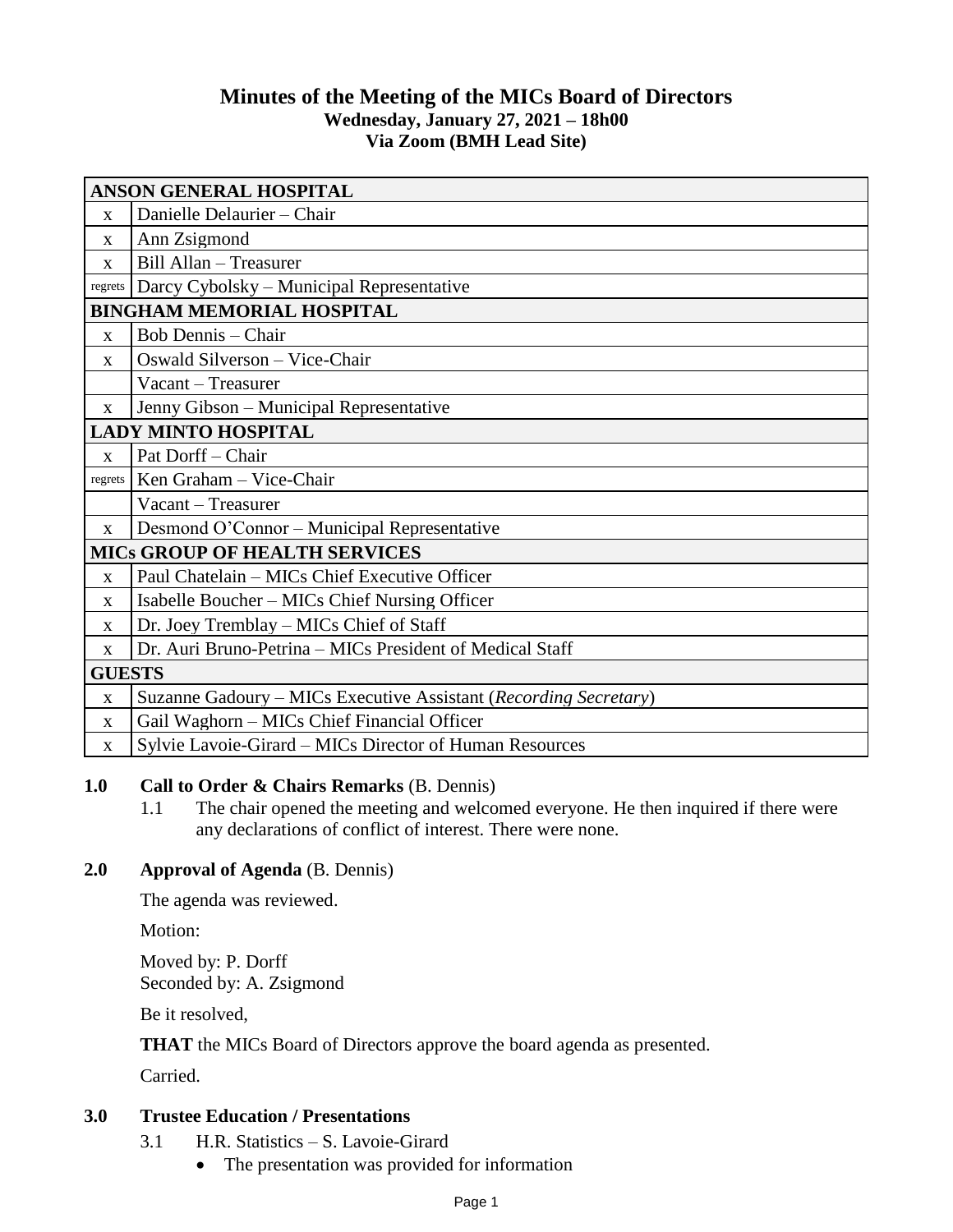- We currently have 407 Team Members across MICs, 221 of whom are full-time and 186 part-time; as of January 22, 2021, there are 371 active staff and 36 inactive staff due, in part, to a significant number of maternity leaves
- The average age is 42 with four different generations working side by side; healthcare is still female centric
- Years of service 66% of staff have less than 10 years of service; 18% have between 10-19 years of service; 8% have between 20-29 years of services and 8% have 30+
- Starting in 1980, there is very little increase in the number of new hires by year but jumped to 407 in 2020 because of COVID
- Nursing makes up 50% of total staff followed by Support Services (23%); Clinical Nutrition, Diabetes, Diagnostic Imaging, Lab, Pharmacy and physio make up 14% of staff; Reception & Heath Records (8%) and administration (5%) which is low for the size of the organization
- The highest percentage in nursing is RNs (73%), PSWs (65%) and RPNs (59%)
- There are three unions, the largest being SEIU; ONA which is strictly RNs and OPSEU; 15% of staff is non-unionized
- Employee turnover rates from April 1, 2020 to October 31, 2020 there have been 33 employment separations (408 total staff  $= 8\%$  turnover rate) compared to 18% turnover rate in 2019-2020 out of 403 total staff and 23% turnover rate in 2018-2019 out of 366 total staff
- Employee Assistance Program: MICs has three EAP providers and counselling services available to all Team Members; services are completely confidential and the employer only receives the number of sessions accessed; COVID has not impacted the number of sessions received
- Partnerships: MICs is affiliated with 10 colleges and 3 universities to provide placements for health care students (RNs, RPNs, PSWs, RDs, MLAs and pharmacy technicians
- MICs is exploring initiatives with Northern College to partner for specific recruitment needs and focussed recruitment efforts. As a result, Northern is looking to broaden the scope of their programs to meet LTC standards.
- The Region 1 HR group is looking at a collaborative recruitment campaign for nursing in the Northeast
- MICs participates in the NOSM summer studentship program and has been successful in recruiting students from this program into permanent positions upon graduation
- Impact of COVID has been considerable; new staff had to be hired in quick succession to address numerous needs, i.e. enhanced housekeeping, dedicated staff for LTC, screeners, etc.; worked with community partners and IPAC to help implement and operate the assessment centres
- Disseminated information and directives coming from a wide variety of sources and the labour relations implications which evolved from these directives (i.e. restrictions on number of workplaces, inability to share staff, COVID testing/swabbing, PPE, infectious disease leaves, travel restrictions, isolations, vaccinations
- Board members were invited to ask questions.
- We are on par with other hospitals as far as the years of experience of our Team Members; many baby boomers are retiring
- We are tracking the age or years of experience of the team members who are leaving the organization; this is mostly part-timers who have been with us the least time
- We have a fairly stable compliment of locums who are providing ER services on a regular basis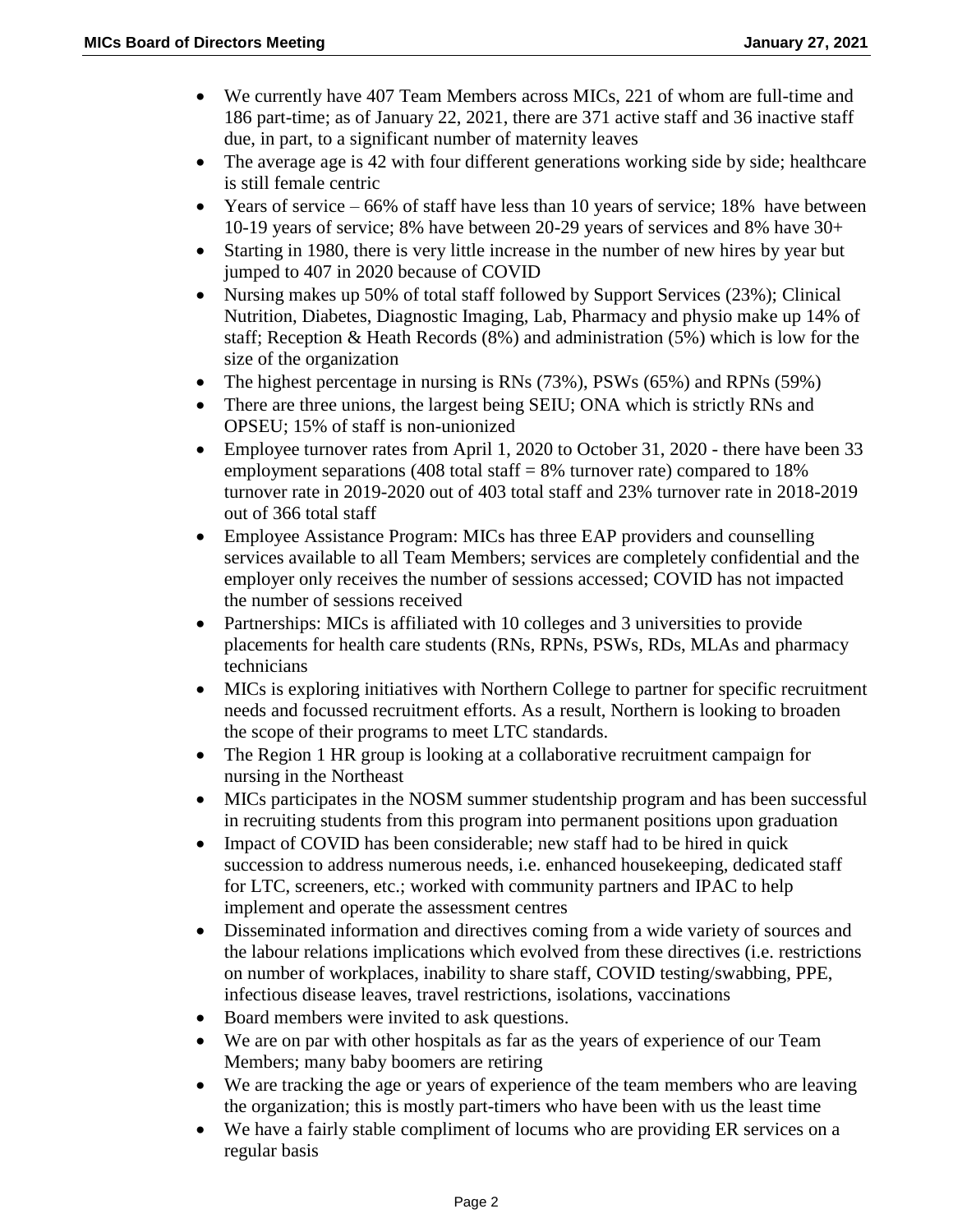Locums are deemed essential workers and are allowed to come into the hospitals; they follow strict protocol of wearing full PPE and self-work isolate for 14 days if they're coming from a red zone

## **4.0 Approval of Minutes (B. Dennis)**

4.1 Minutes of the MICs Board of Directors meeting held November 25, 2020 were provided for information.

Motion:

Moved by: J. Gibson Seconded by: B. Allan

Be it resolved,

**THAT** the MICs Board of Directors approve the minutes of the meeting held November 25, 2020 as presented.

Carried.

# **5.0 Follow-Up Items**

- 5.1 Review of the 2020-2021 Board Work Plan
	- The Board Work Plan was reviewed for the month of January.
	- The CEO and Board Chairs met in December to review the CEO goals for 2021
	- The Board Peers and Board Chairs Assessments were emailed to all board members via Survey Monkey; results will be reviewed at a separate meeting.
	- The strategic update and QIP are being presented today.
	- We are working on the HAPS but have not heard anything from the "LHIN" about submission yet.

## **6.0 MICs Finance**

- 6.1 November 2020 Operating Statements G. Waghorn
	- Chief Financial Officer gave a quick update of the financial statements for all sites

# **BMH:**

Hospital operating at a surplus of \$287,660 at the end of November

# **Revenue Variances:**

- o MOH/LHIN/CCO Revenue over budget \$386,853
- o Included \$159,000 in pandemic pay and \$262,300 in COVID revenue (Mar-Nov) - both unbudgeted
- o OHIP Revenue over budget \$46,766
- o Differential and Co-payment Revenue over budget by \$41,492; this was related to additional ALC revenue (\$50,075 in 2019-2020 and \$81,842 in 2020-2021)

# **Operating Variances:**

- o Salaries and Wages over budget by \$121,842
- $\circ$  Sick time cost = \$54,618 vs \$67,053 in 2019-2020
- o Overtime cost =  $$143,047$  vs  $$210,499$  in 2019-2020
- o Diagnostic and Therapeutic were over budget by \$78,731 mainly related to shared salary costs with shared AGH/BMH lab
- o Administration and Support were over budget by ~\$132,214
- o Additional unbudgeted salaries related to COVID are \$71,000
- o Housekeeping  $= $16,154$  (increased sick time)
- $\circ$  Unbudgeted summer student = \$113,000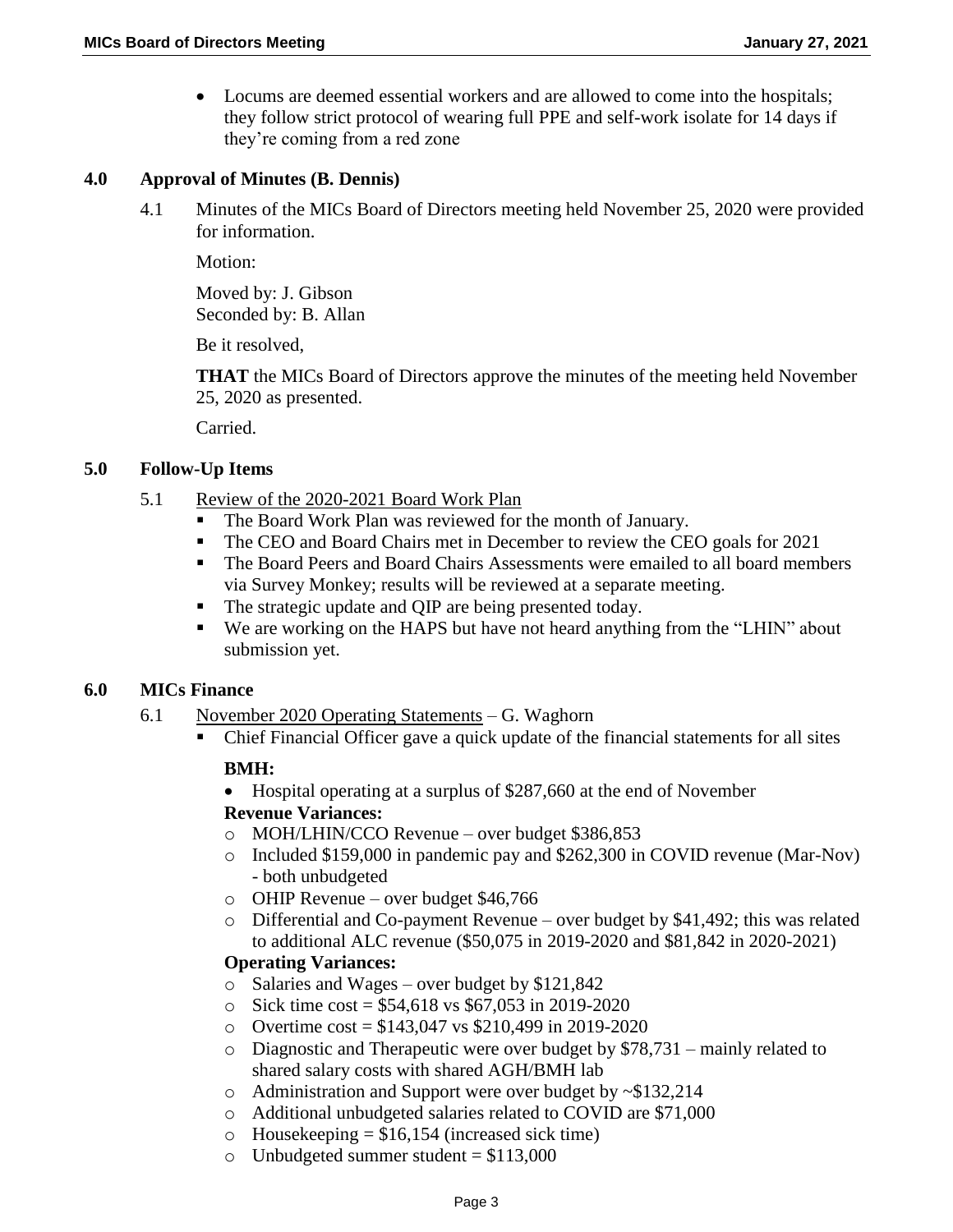$\circ$  Pandemic Pay Costs = \$129,601- reported in benefits

# **Medical Staff Remuneration**

- $\circ$  AFA payments are over budget funding/payments increased over budgeted amount, nil impact on bottom line because revenue = expenses
- $\circ$  Other Supplies and Expenses under budget by ~\$251,406
- o Overall expenses are down due to lower activity during COVID
- $\circ$  Diagnostic and Therapeutic were  $\sim$  79,000 under budget due to much lower activity during COVID related closures; also lab charges shared with AGH showing in salaries and supplies, budgeted as one charge in supply category
- o Minimal education dollars spent due to cancellation of conferences, courses, etc.
- o \$30,000 in COVID specific costs were incurred and not budgeted
- o All departments were under budget or close to breakeven due to overall reduction in activity related to COVID
- o Medical and Surgical Supplies over budget by \$31,000
- o Included \$41,000 in unbudgeted COVID PPE costs

# **AGH:**

• Hospital operating at a surplus of \$285,168 at the end of November

# **Revenue Variances:**

- o MOH/LHIN/CCO Revenue over budget \$586,383
- o Included \$175,000 in pandemic pay and \$440,000 in COVID revenue (Mar-Nov.) – both unbudgeted
- o OHIP & Other Patient Revenue under budget \$69,585
- o \$36,000 under budget in OHIP revenue reduced activity during COVID
- $\circ$  \$33,000 under budget in other patient revenues reduced activity during COVID
- o Differential and Co-payment Revenue under budget by \$25,000 inpatient and CCC revenue is down from last year
- o Recoveries and Miscellaneous Income under budget by \$55,000
- o no clinic salary recoveries from the visiting specialist program due to reduced activity during COVID

# **Operating Variances:**

- o Salaries and Wages under budget by \$75,369
- $\circ$  Sick time cost = \$76,491 vs \$69,618 in 2019-2020
- o Overtime cost = \$274,393 vs \$221,813 in 2019-2020
- o Ambulatory Care salaries under budget by \$108,000
	- .5 FTE RPN position no hours charged
	- Reduction in clinics therefore reduced salaries
- o Diagnostic and Therapeutic were under budget by \$99,000 mainly related to shared salary costs with shared AGH/BMH lab
- o Administration/Support is over budget by ~\$149,000
- o Additional salaries related to COVID are \$147,000 unbudgeted
- $\circ$  Assessment Centre salaries = \$22,000 all unbudgeted
- o Pandemic pay costs  $= $147,138$  reported in benefits

# **Medical Staff Remuneration**

- o Reduced activity correlates to reduced medical staff remuneration unspent recruitment and retention budget
- $\circ$  Other Supplies and Expenses under budget by ~\$221,179
- $\circ$  Diagnostic and Therapeutic were  $\sim$ \$168,000 under budget due to much lower activity during COVID related closures and shared lab supply costs with BMH
- o Minimal education dollars spent due to cancellation of conferences, courses, etc. – under budget by \$29,000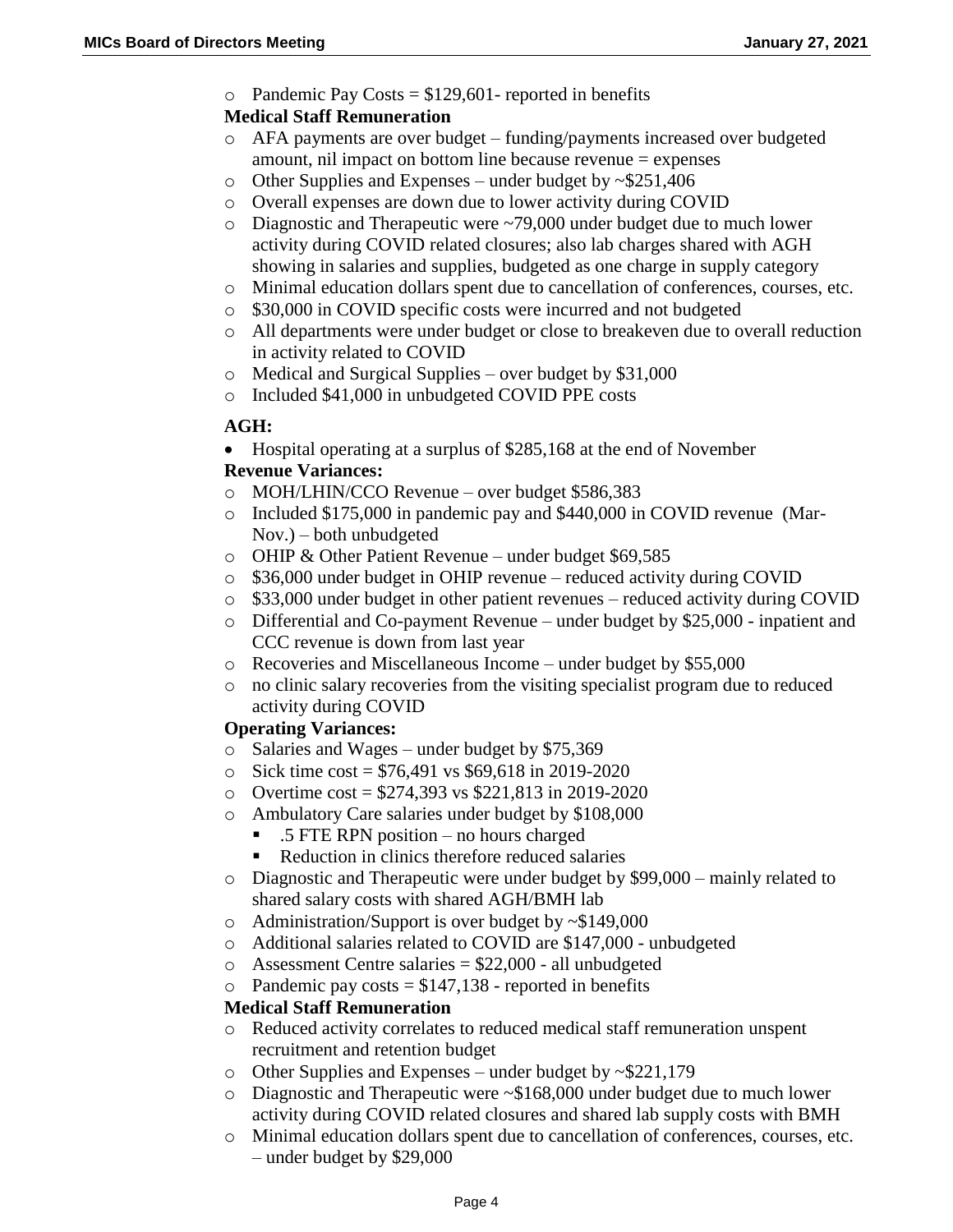- o \$107,000 in COVID specific costs were incurred and not budgeted
- o Most departments were under budget or close to breakeven due to overall lull in activity related to COVID
- o Medical and Surgical Supplies under budget by \$13,000
- o Includes \$41,000 in unbudgeted COVID PPE costs

#### **SCM:**

• operating at a deficit of (\$37,958) at the end of November

## **Revenue Variances:**

- LTC has received several pots of COVID related funding. To the end of November, we received:
	- o \$236,232 Pandemic Pay
	- o \$729,575 Pandemic Cost Containment & PSW Wage Enhancement

#### **Operating Variances:**

- o Salaries and Wages over budget by \$171,929
- o Sick time = \$126,483 vs \$159,132 in 2019-2020
- o Overtime = \$210,287 vs \$242,287 in 2019-2020
- o Nursing continues to be over budget

#### **LMH:**

• Hospital operating at a surplus of \$287,671 at the end of November

## **Revenue Variances:**

- o MOH/LHIN/CCO Revenue over budget \$893,532
- o Includes \$226,000 in pandemic pay and \$424,486 in COVID revenue both unbudgeted
- o Cancer Care Ontario Funding \$251,477 over budget directly related to drug cost recovery
- o OHIP & Other Patient Revenue over budget \$112,786
- o \$32,000 under budget in OHIP revenue reduced activity during COVID
- $\circ$  \$57,915 under budget in differential and co-payment revenue acute and chronic differentials are down this year, partially due to reduced activity during COVID

#### **Operating Variances:**

- o Salaries and Wages under budget by \$54,150, essentially breakeven overall
- $\circ$  Sick time = \$125,253 vs \$114,108 in 20192020
- o Overtime = \$427,830 vs \$404,448 in 2019-2020
- o \$215,722 in unbudgeted salary costs due to COVID/Assessment Centres
- o \$193,552 Pandemic Pay is in benefits

## **Medical Staff Remuneration**

- o Other Supplies and Expenses \$75,562 under budget overall
- o \$76,000 in COVID specific costs were incurred and not budgeted
- o Most departments were under budget or close to breakeven partially due to overall lull in activity related to COVID
- $\circ$  Minimal education dollars spent to date  $-$  \$25,000 under budget
- o Medical and Surgical Supplies over budget by \$85,000
- o Includes \$40,000 in unbudgeted COVID PPE cost
- $\circ$  Drugs over budget by \$414,745, partially related to chemo program offsetting revenue with Cancer Care Ontario; costs are also understated because not all chemo drugs have been expensed in the system yet by the pharmacy staff.

## **VM:**

• operating at a deficit of  $(\$28,285)$  at the end of November **Revenue Variances:**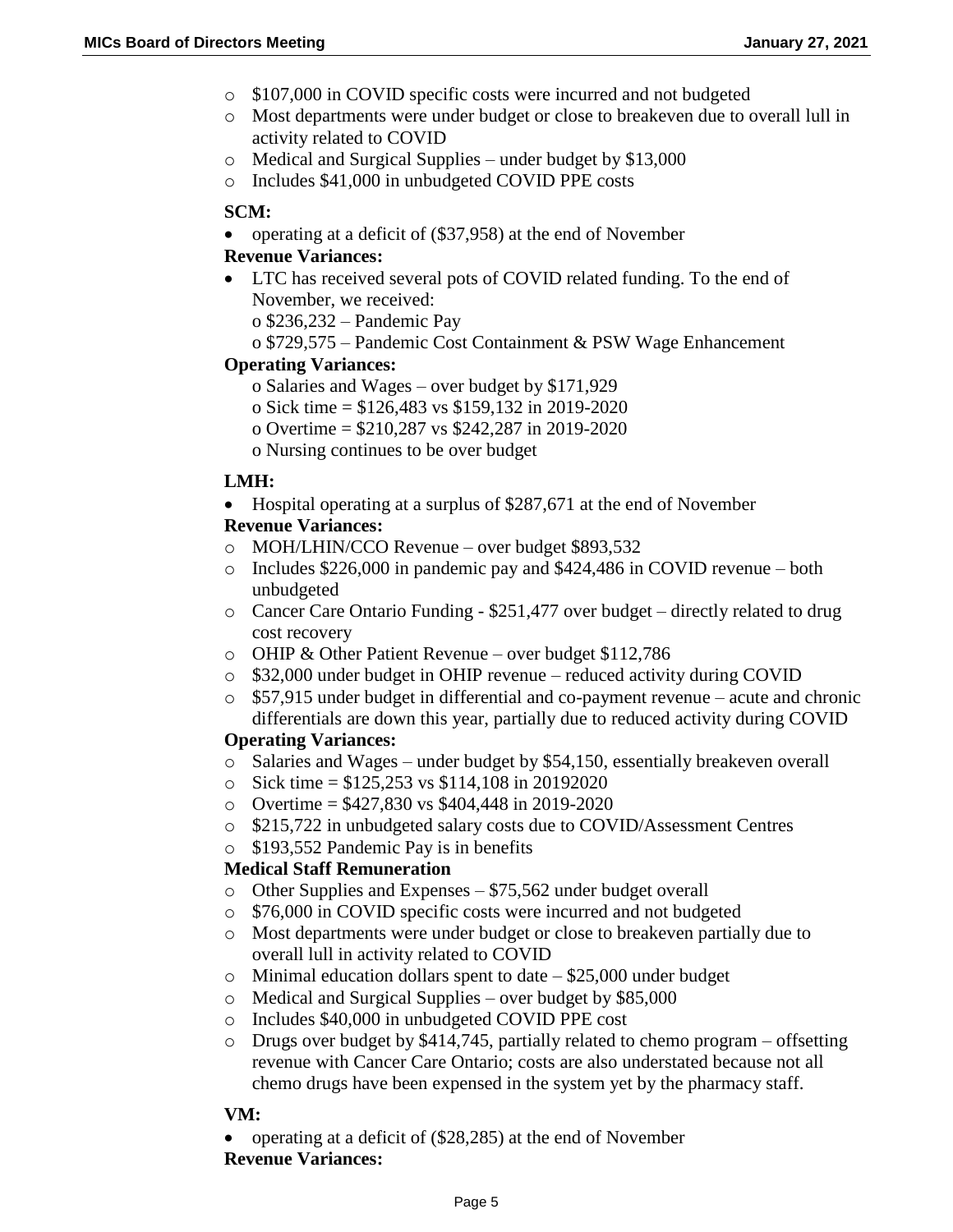- LTC has received several pots of COVID related funding. To the end of November, we received:
	- o \$206,851 Pandemic Pay
	- o \$164,463 Pandemic Cost Containment & PSW Wage Enhancement

# **Operating Variances:**

- o Salaries and Wages over budget by \$72,130
- o Sick time cost of \$126,483 vs \$159,132 in 2019-2020
- o Overtime \$210,287 vs \$242,287 in 2019-2020
- o Nursing continues to be over budget
- o Additional dietitian costs to cover maternity leaves

Motion to approve November 2020 Operating Statements

Moved by: D. Delaurier Seconded by: O. Silverson

Be it resolved,

**THAT**, the MICs Board of Directors approve the November 2020 Financial Statements for Bingham Memorial Hospital, Anson General Hospital, South Centennial Manor, Lady Minto Hospital and Villa Minto as presented. Carried.

# 6.2 HIRF and 2020-2021 Capital Budget Update – G. Waghorn

- The document was provided for information.
	- Projects are moving as planned but with lockdown, some of the projects have been put on hold
	- ECB and HIRF projects will be a bit delayed but should be completed by the end of March

## **7.0 Presentations/Reports** (B. Dennis)

- 7.1 Chief Executive Officer Report: (P. Chatelain)
	- The report was provided for information.
	- The CEO provided the following overview:
		- o We now have 239 COVID cases in our region to date; there were three deaths at the Extendicare home in Kapuskasing; they have reached out to a number of hospitals for support
		- o working on surge planning at provincial and regional level in preparation to accept transfers from neighboring hospitals; have not been asked to yet
		- o 5 ALC patients will be moving to LTC in the coming weeks
		- o working closely with Porcupine Health Unit on vaccine roll out; Rosedale residents were vaccinated yesterday, SCM and Villa Minto today as well as some Team Members
		- o continue to run and staff three testing centers 2 days per week in Cochrane and Iroquois Falls and 1 day in Matheson
		- o working with Ontario Health North on regional planning including developing a Mobile Enhancing Support Team (MEST), providing education and communication to our physicians, team members and community members
		- o daily searching and procuring Personal Protective Equipment
		- o We have received the COVID-19 funding agreements for our testing centers.
	- We are still waiting on the next steps from the Ministry on our SCM 96-bed application. A status update will be published in The Enterprise next week.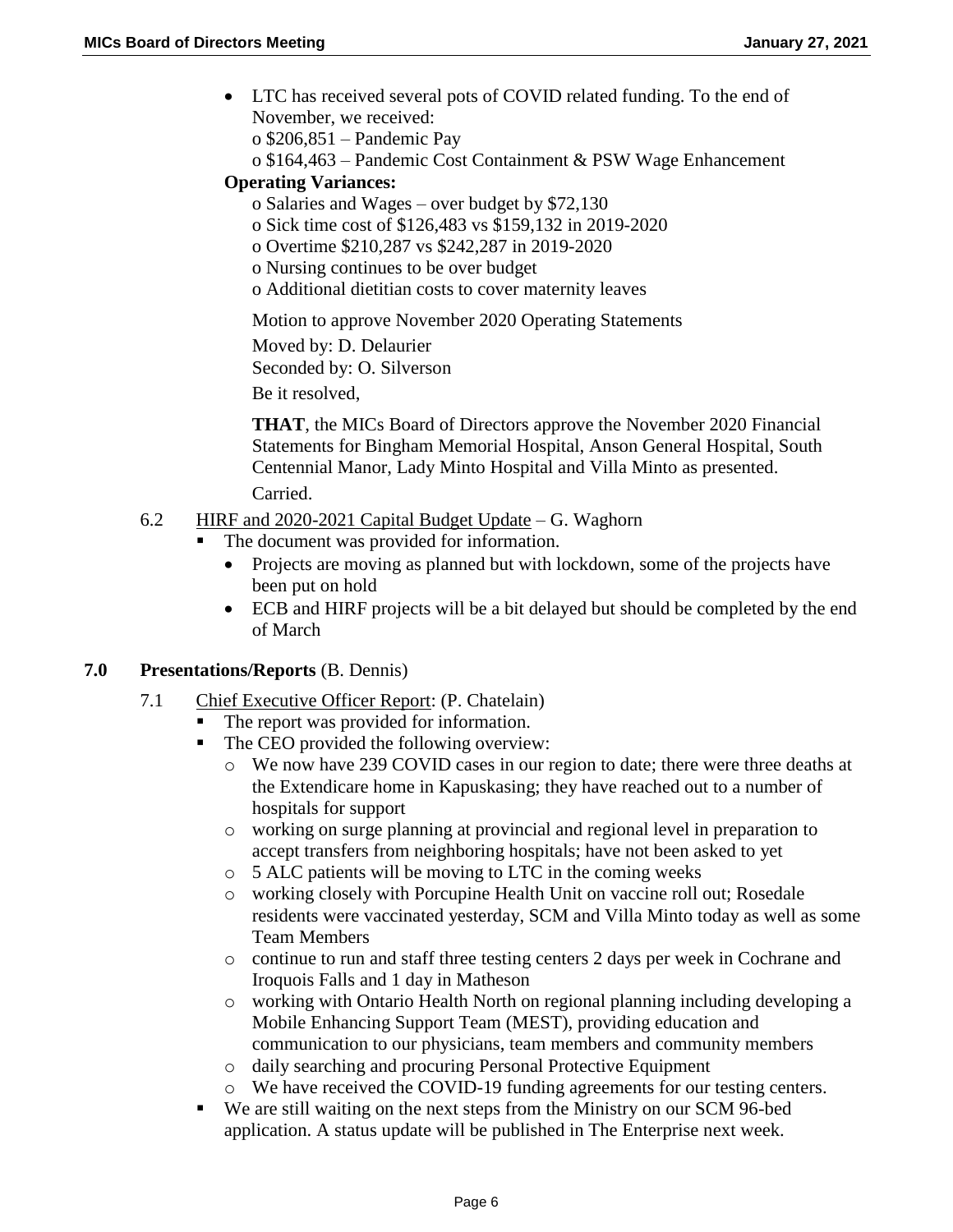- We did extremely well in our Institute Quality Management in Health Care (IQMH) Laboratory Accreditation virtual visit for the MICs Labs from Nov. 30 to Dec. 2, 2020.
- The Physician Recruitment and Retention committee met on December 2, 2020 and on January 27, 2021. Town councils will be working collaboratively to hire a recruiter for the three communities.
- The ONE Initiative (Expanse) workshops will continue in December and January. A final presentation on the Memorandum of Understanding for the governance structure of NEWco will be made in February.
- The Moose FM radio-thon raised over \$7,400 for our Pulmonary Function Testing Machine.
- Board Members were invited to ask questions.
- 7.2 Chief Nursing Officer Report: (I. Boucher)
	- The CNO reported on the following items:
		- o Nursing recruitment and retention staffing levels are stabilizing; looking at strategies to support junior staff at AGH to build confidence. TDH offered to work with MICs to potentially train nurses in the Emergency Department
		- o Three out of four ALC patients have been transferred to LTC; this has freed up acute care beds at Lady Minto Hospital
		- o We continue to work on Quality Improvement action plans despite competing priorities with Pandemic.
		- o Accreditation Coordinator is attending monthly meetings with Accreditation specialist. Teams have been created and invited to complete their self-assessment questionnaires. Work life Pulse and Patient Safety Culture survey will be completed in late winter/spring. On-site survey date will be in February 2022.
		- o Due to pharmacy staff shortages, chemotherapy is closed on days when there is no pharmacy staff to mix drugs. Treatments are rescheduled or patients travel for their treatment.
		- o Continuing to train RNs and RPNs in the operating room. Posted for an OR Charge nurse to bring consistency in the operating room.
		- o Nursing team has been great throughout the pandemic and continues to work to keep LMH running smoothly.
		- $\circ$  AGH/BMH Patient Care Manager will be leaving her position on February 19<sup>th</sup>; posting for this position has been filled.
		- $\circ$  New AGH Charge nurse position was implemented on January 11<sup>th</sup>.
		- o All specialty clinics and scopes are currently operational but looking to ministry guidelines for more updates.
		- o There are two new RNs starting at BMH this month and the Patient Care Manager position has been re-introduced.
		- o Currently training part-time MDR staff as LMH is now reprocessing instruments for all MICs sites
		- o A brief update on pharmacy services, infection control and care transitions / hospice was provided for information.
	- Board members were invited to ask questions.

## **8.0 Medical Staff** (Dr. S. Tremblay)

- 8.1 Chief of Staff Report:
	- Dr. Tremblay provided a verbal update on the following: o Managing COVID continues to remain one of our top priorities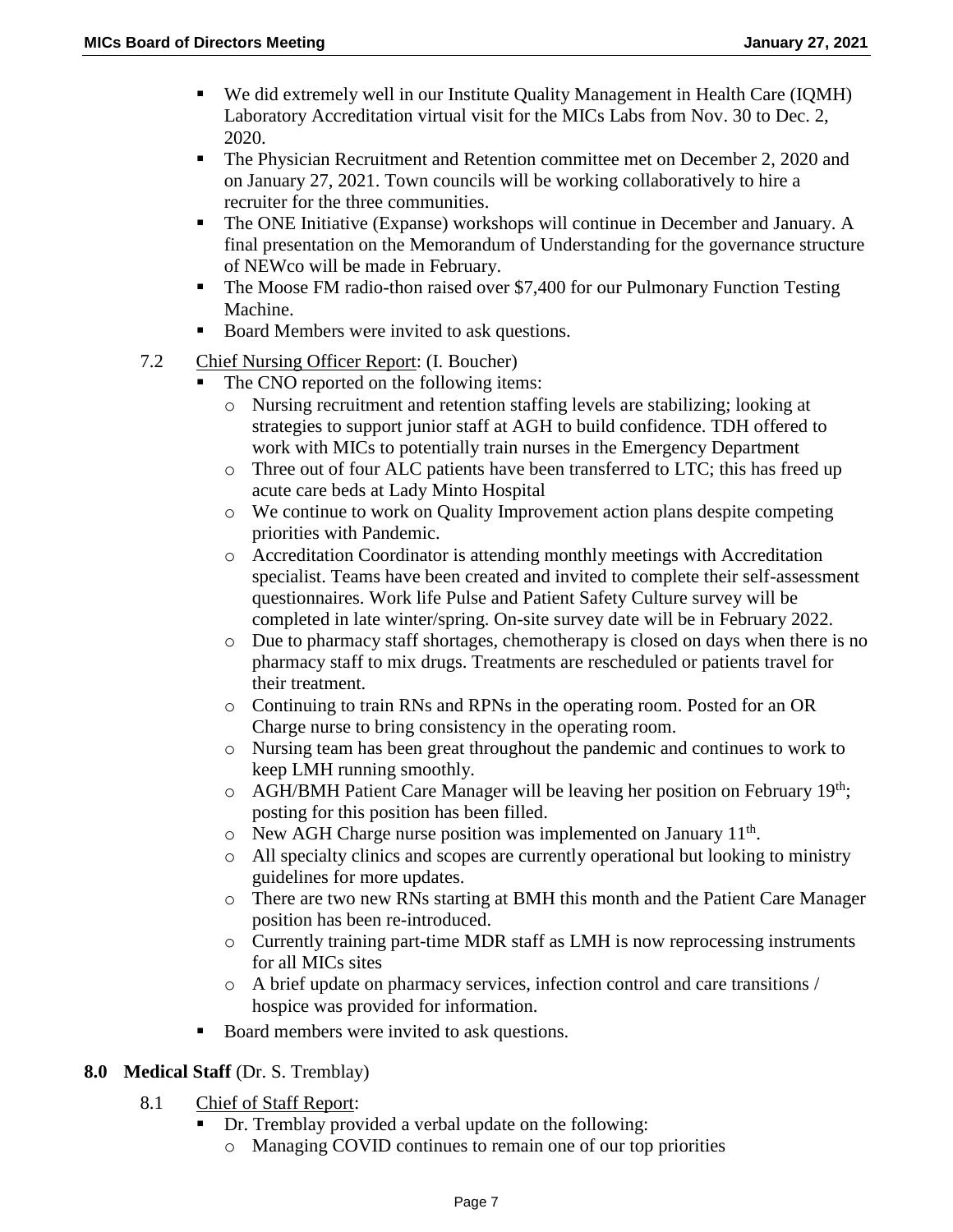- o We continue to recruit physicians for all our communities plus one general surgeon
- o The Physician recruitment committee met earlier today; presenters from Marathon shared their recruiting strategies and key points on how they were successful; the committee will be forming a smaller group in order to meet more often and get things done more quickly; town councils will be working together to hire a dedicated physician recruiter for all three communities
- o During lockdown, surgical program has continued to operate; started swabbing to catch asymptomatic patients who would be undergoing AGMP (aerosol generating medical procedures) in order to cancel their procedure ahead of time; treat all surgical patients as if they had COVID-19 but this is an extra step taken
- o We have a very strong surgical program at AGH; caught up from backlog resulting from last lockdown
- o We continue to meet regularly within MICs to discuss COVID; our COVID numbers since New Year's Eve have doubled and are higher than all of 2020
- 8.2 Medical Advisory Committee Minutes
	- Minutes of the MAC meeting held November 18, 2020 were provided for information.
- **9.0 LHIN / MOHLTC Business** (P. Chatelain)
	- 9.1 N/A

# **10.0 MICs Quality Committee** (I. Boucher)

- 10.1 **Quality Committee Minutes** 
	- Minutes of the Quality meeting held September 9, 2020 were provided for information.
- 10.2 Review of 2020-2021 Quality Improvement Plan/Corporate Scorecard
	- The document was provided for information.
	- The data is for Q2; full data for Q3 was not available
	- The acute care and LTC indicators for palliative care needs are listed on the QIP; we will likely not be able to do any work on this due to the pandemic; there won't be any data to report for the rest of this year
	- In terms of overall performance, we are sitting in the optimal and good zones
	- Medication Reconciliation at Discharge: LMH shows an increase since Q1 but still below target; we should be at 100%; will be working with the pharmacist to meet the accreditation standards as it is a required organizational practice

## **11.0 Site Business** (B. Dennis)

- 11.1 Anson General Hospital:  $N/A$
- 11.2 Bingham Memorial Hospital:
	- $\blacksquare$  N/A
- 11.3 Lady Minto Hospital:
	- $\blacksquare$  N/A

# **12.0 Partnership Business** (Bob Dennis)

- 12.1 November 2020 Board Effectiveness Survey Results
	- 12 out of 12 surveys were submitted.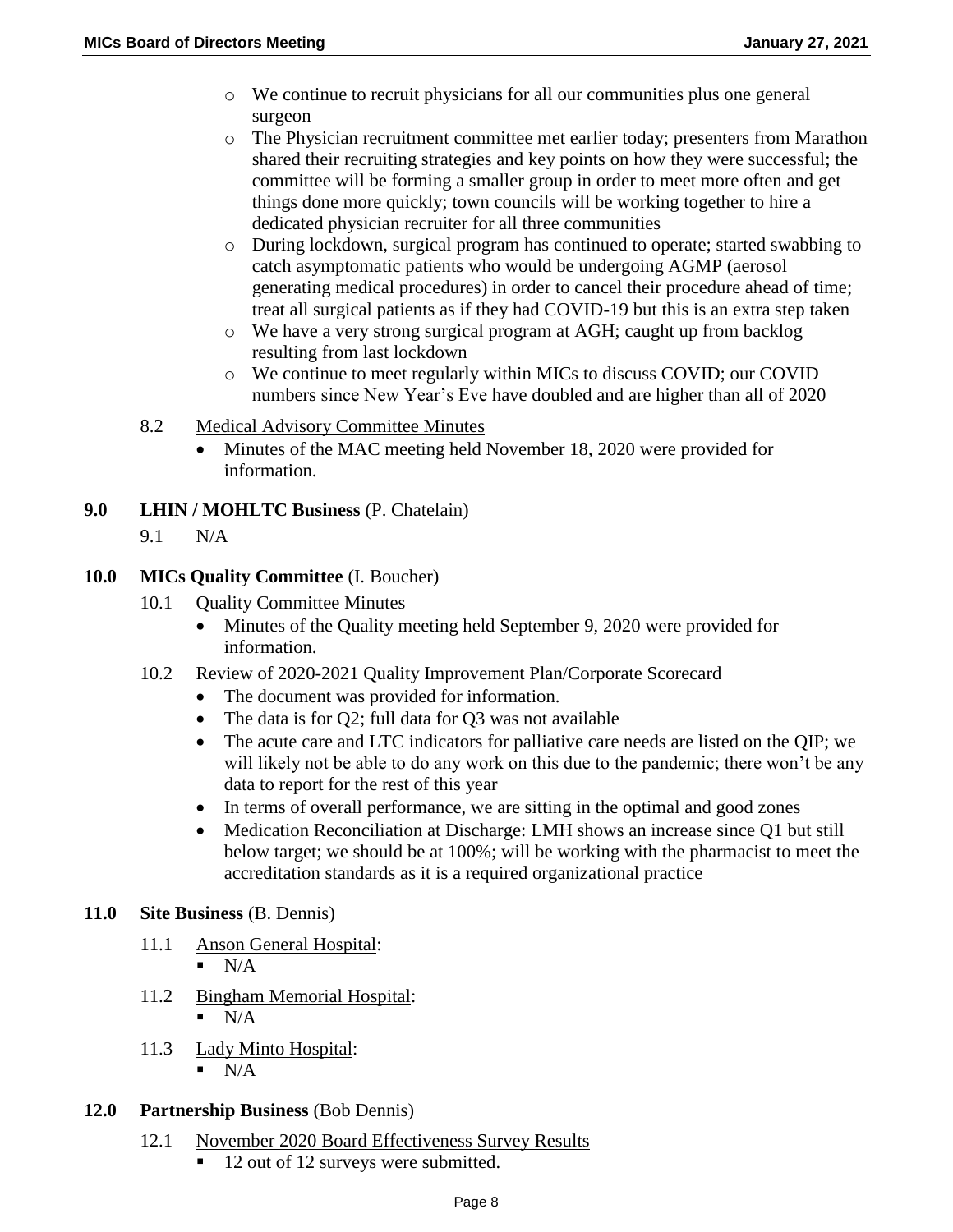#### 12.2 January Board Effectiveness Survey

The survey was emailed to the board members following the meeting.

#### **13.0 In Camera**

13.1 Motion to go in camera

Moved by: D. O'Connor Seconded by: B. Allan

- 13.2 Discussion of physician privileges
- 13.3 Motion to go out of in-camera

Moved by: P. Dorff Seconded by: O. Silverson

13.4 Approval of physician privileges

**Motion** to approve Dr. Mariam Rana's application for appointment to the professional staff as a Locum General Surgeon as recommended by the MICs Medical Advisory Committee

Moved by: D. Delaurier Seconded by: D. O'Connor

Be it resolved,

**THAT** the MICs Board of Directors approve Dr. Mariam Rana's hospital privileges as recommended by the MICs Medical Advisory Committee as presented.

Carried.

Approval of Dr. Roy Kirkpatrick's privileges

**Motion** to approve Dr. Roy Kirkpatrick's application for appointment to the professional staff as a Locum General Surgeon as recommended by the MICs Medical Advisory **Committee** 

Moved by: D. Delaurier Seconded by: J. Gibson

Be it resolved,

**THAT** the MICs Board of Directors approve Dr. Roy Kirkpatrick's hospital privileges as recommended by the MICs Medical Advisory Committee as presented.

Carried.

Approval of Celine Plante-Lamb's privileges

**Motion** to approve Celine Plante-Lamb's active privileges in the Extended Nursing Class category as recommended by the MICs Medical Advisory Committee

Moved by: A. Zsigmond Seconded by: B. Allan

Be it resolved,

**THAT** the MICs Board of Directors approve Celine Plante-Lamb's active privileges as recommended by the MICs Medical Advisory Committee as presented.

Carried.